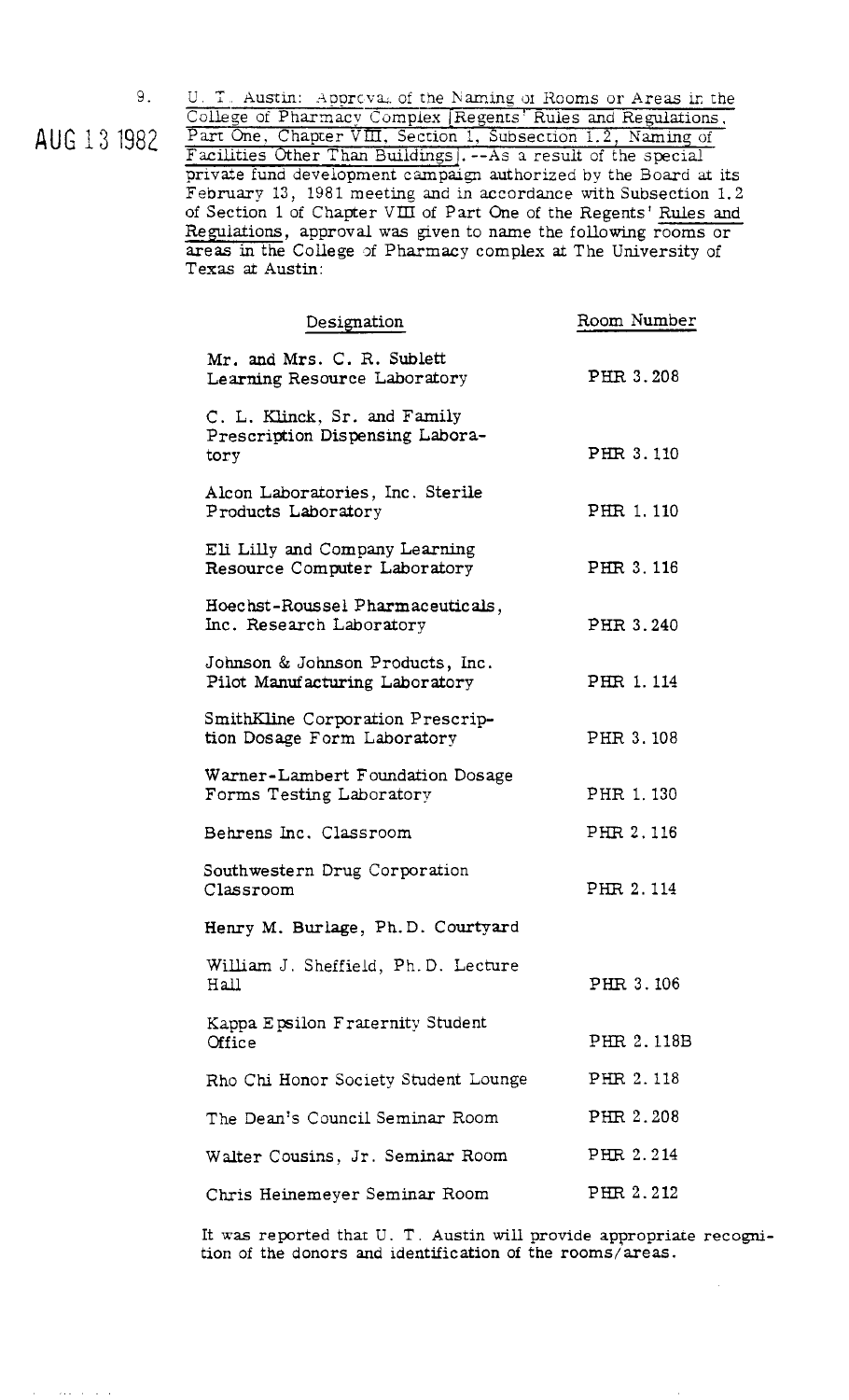16. J. T. Austin: Establishment of the McCamish. Ingram. Martin & Brown, Inc. General Endowment in the School of Law and Naming of Room 3.212 in Townes Hall (Regents' Rules and Regulations, Part One, Chapter VIII, Section 1.3). -- At the request of the Law School Foundation (an external foundation), the Board established the McCamish, Ingram, Martin & Brown, Inc. General Endowment in the School of Law at The University of Texas at Austin in accordance with the Regents' Rules and Regulations. The funds for the endowment will be held and administered per the agreement with the Law School Foundation.

Further, the Board authorized that Room 3.212 in the new addition to Townes Hall be named in honor of the law firm. McCamish, Ingram, Martin & Brown, Inc., San Antonio, Texas, in accordance with the provisions of the Regents' Rules and Regulations, Part One, Chapter VIII, Section 1.3.

**JUN 11 1982**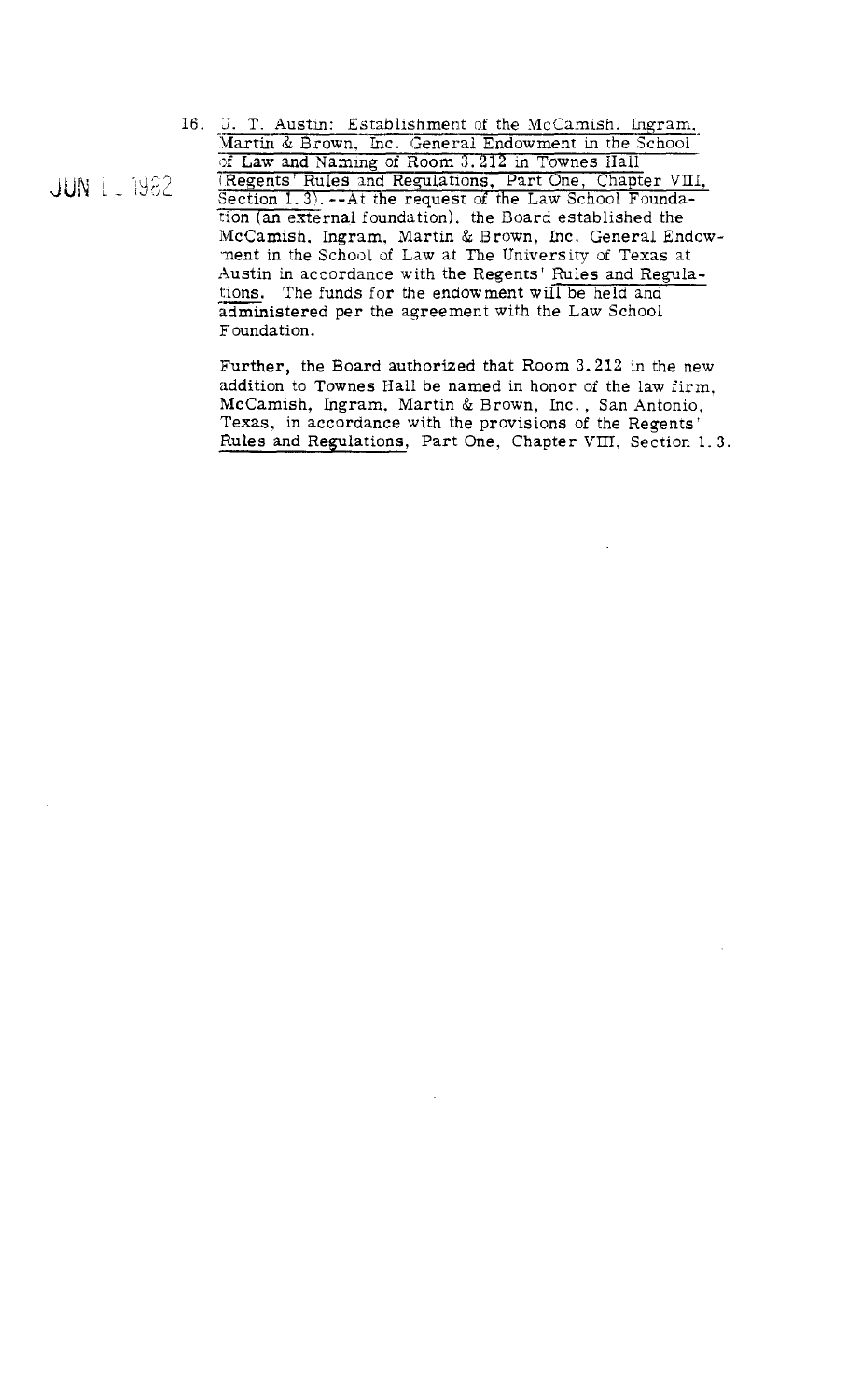4.

UUN 11 1982

U.T. Galveston Med.cal Branch: Approva. to Name the Learning<br>Center Auditorium the Clark W. Thompson Auditorium (Regents'<br>Rules and Regulations, Part One, Chapter VIII, Section 1).  $-\frac{1}{10}$ accordance with Section 1 of Chapter VIII of Part One of the Regents' Rules and Regulations, the Learning Center Auditorium at The University of Texas Medical Branch at Galveston was named the Clark W. Thompson Auditor.um in memory of former Congressman Thompson whose family contributed much to the growth and development of the U. T. Galveston Medical Branch.

 $\ddagger$ .

APR 8 1982

- U.T. Austin: Approval to Rename the Geology Library in the College of Natural Sciences the Joseph C. Walter. Jr. and Elizabeth C. JUN 1: 1982 Walter Geology Library [Regents' Rules and Regulations, Part One, Chapter VIII, Section 1.2]. -- In accordance with Section 1.2 of Chapter VIII of Part One of the Regents' Rules and Regulations, the Geology Library in the College of Natural Sciences at The University of Texas at Austin was renamed the Joseph C. Walter, Jr. and Elizabeth C. Walter Geology Library in recognition of Mr. and Mrs. Walter's support of the Department of Geological Sciences at U.T. Austin.
	- 28. U. T. Austin: Establishment of the Strasburger & Price General Endowment in the School of Law and Naming of Room 2.101 in Townes Hall (Regents' Rules and Regulations, Part One, Chapter VII, Section 2.44). -- At the request of the Law School Foundation (an external foundation), the Board established the Strasburger & Price General Endowment in the School of Law at The University of Texas at Austin in accordance with the Regents' Rules and Regulations. The funds for the endowment will be held and administered by The University of Texas Law School Foundation per the agreement with the Foundation.

The Board further authorized that Room 2.101 in the new addition to Townes Hall be named in honor of the law firm, Strasburger & Price, Dallas, Texas, in accordance<br>with the provisions of the previously approved special private fund development campaign under Part One, Chapter VII, Section 2.44 of the Regents' Rules and Regulations.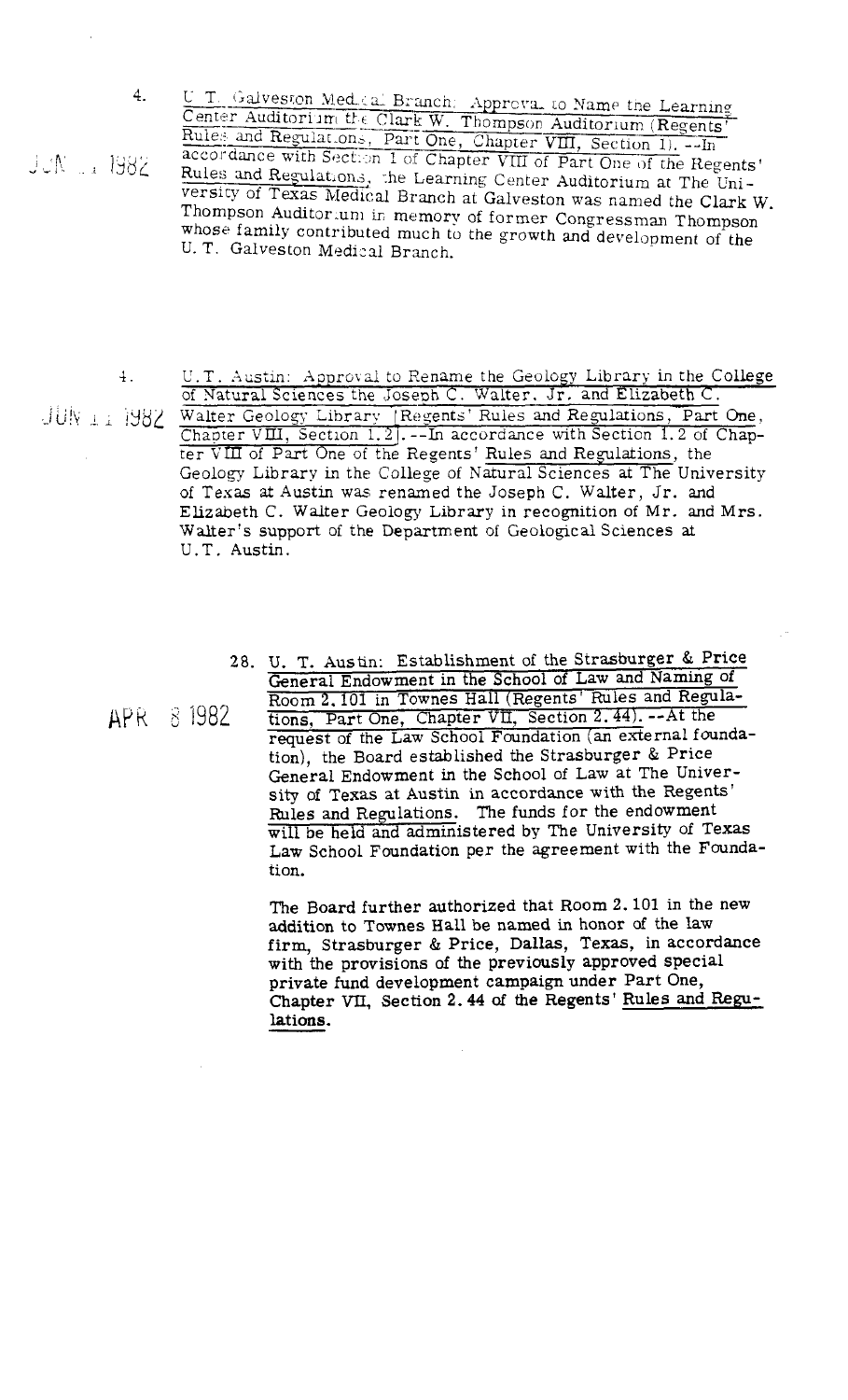4.

FEB 12 1982

U. T. Arlington: New Student Heasing Complex Names University Village (Regents Rules and Regulations, Part One, Chapter VIII, mittee and in accordance with Section 1. Chapter VIII, Part One, of the Regents' Rules and Regulations, the new student housing complex at The University of Texas at Arlington was named University Village.

U. T. Tyler: Acceptance of Gift **and** Pledge from the Family of

FEB 12,1982

Robert R. Muntz, Tyler, Texas, Establishment of the Robert R. Muntz Memorial Fund and Approval to Name the U. T. Tyler Library "The Robert R. Muntz Library" Regents' Rules and Regulations, Part. One, Chapter VIII, Section 11. --Approval **was** given to accept a grft of \$200,000 and a pledge of \$1,300,000 from the family of Robert R. Muntz, Tyler, Texas, and to establish the Robert R. Muntz Memorial Fund for the purpose of promoting academic excellence at The University of Texas **at** Tyler. The pledge **will** be fulfilled within the next eight years.

Further, an exception was made to the Regents' Rules and Regulations, Part One, Chapter VIII, Section 1, and the U.T. Tyler Library was named "The Robert R. Muntz Library. "

 $39.$ U. T. Tyler: Acceptance of Gift from the Vaughn Foundation, Tyler, Texas, for the Purchase of Nursing Laboratory Equipment and FEB 12 1982 Authorization to Name the Nursing Classroom/Laboratory "The Jim and Bonna Bess Vaughn Nursing Laboratory". --Approval was given to accept a gift of \$35,000 from the Vauehn Foundation. Tyler, Texas, to provide equipment and other educational resources for the newly approved generic nursing program at The University of Texas at Tyler and to name the classroom/laboratory "The Jim and Bonna Bess Vaughn Nursing Laboratory. " rr<br>C

4. U. T. Austin: Acceptance of Pledge from Dr. and Mrs. Clarence<br>
L. Cline, Austin, Texas, to Endow the Cline Room in the Harry<br> **Repeated From Center** -- A pledge of \$100,000 was accepted from **i**<br>Ransom Center. --A pledge of \$100,000 was accepted from<br>NEC 111641 Ransom Cline, August Force, to order DEC 11 **\981** <u>Dr. and Mrs. Clarence L. Cline</u>, Austin, Texas, to endow the Cline Room in the Harry Ransom Center at The University of Texas at Austin.

> The pledge will be paid by an initial gift of securities with a value of \$30,000 prior to the end of 198 1 **and** annual gifts thereafter in similar amounts until the \$100,000 goal is met. In the event that either of the donors die before completing the pledge, provision will be made to complete the pledge by bequest. Income is to be reinvested until the \$100,000 funding is completed.

After funding is complete, income from the endowment will be used to support academic activities related to the Cline Room including lectures, conferences and visiting scholars in the field of 19th and early 20th Century English literature. The use of the income will be determined by the Director of the Humanities Research Center and the donors with approval by the President.

:是[字母]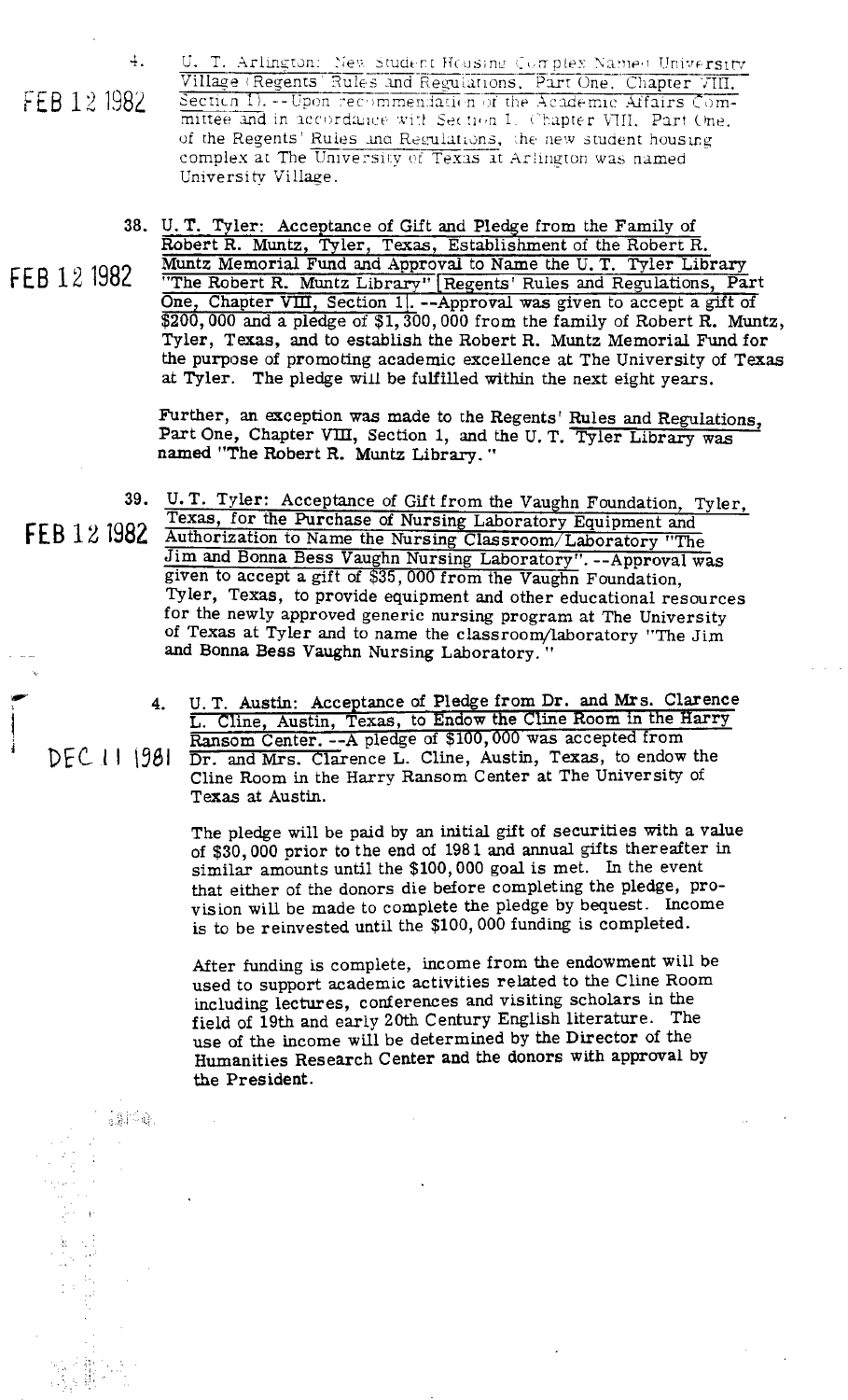$\widetilde{\mathbf{B}}$  ,  $\mathbf{A}$  ,  $\widetilde{\mathbf{B}}$ 

11.

U. T. Austin: Approval of Private Fund Development Campaign for the College of Engineering (Regents' Rules and Regulations, <u>U. T. Austin: Approval of Private Fund Development Campaigr for the College of Engineering (Regents' Rules and Regulations, Part One, Chapter VII, Section 2.44) and Naming of Facilities</u> U. T. Austin: Approval of Private Fund Development Campaign<br>for the College of Engineering (Regents' Rules and Regulations,<br>Part One, Chapter VII, Section 2.44) and Naming of Facilities<br>Other Than Buildings as a Part There the Regents' Rules and Regulations, Part One, Chapter VII. Section 2.44, approval was given to a private fund development campaign for the College of Engineering at The University of Texas at Austin and to the naming of facilities other than buildings as a part thereof pursuant to Section 1 of Chapter VIII of Part One of the Regents' Rules and Regulations.

The funds raised by the campaign **will** be used to help finance the construction and equipping of the Engineering Teaching Centers.

The naming of specific rooms or laboratories, as well as the size of **gifts** required, will be subject to future approval by **the**  U. T. Board of Regents.

U. T. Austin: Approval of Special Private Fund Development **Cam-** $3<sub>1</sub>$ paigns for the Texas Union and the Faculty Center (Walter Webb Hall) (Regents1 Rules and Regulations, Part One, Chapter VII, Section **2.44)** 

and Naming of Facilities Other Than Buildings as a Part Thereof (Regents' Rules and Regulations, Part One, Chapter VIII, Section 1).--Without objection and in accordance with the Regents' Rules and Regu-The naming of s<br>of gifts require<br>U. T. Board of<br>U. T. Austin: Ap<br>paigns for the Tex<br>(Regents' Rules and Naming of Fac<br>(Regents' Rules and Without objection<br>lations, Part One,<br>special private function<br>the Faculty Center<br>Aus lations. Part One, Chapter VII, Section 2.44, approval was given to  $speci$  private fund development campaigns for the Texas Union and the Faculty Center (Walter Webb Hall) at The University of Texas at Austin and to the naming of facilities other than buildings as a part thereof pursuant to Section 1 of Chapter VIII of Part One of the Regents' Rules and Regulations.

> The funds raised by the campaigns will be used to establish current and endowment accounts for the benefit of the Texas Union and the Faculty Center (Walter Webb **Hall).**

JUN 12 1981 **U. T. El** Paso: Approval to Name Seminar Room in Benedict Hall the "Thomas I. Part One, Cha of Chapter VLU of Part One of the Regents' Rules and Regulations and without objection, a seminar room (Room 205) in Benedict Hall (Department of Political Science Building) at The University of Texas at **El** Paso was named the 'Thomas I. Cook Seminar Room" in memory of Dr. Thomas I. Cook, H. Y. Benedict Professor of Political Science, who died in 1976.

U. T. ARLINGTON: APPROVAL TO NAME THE RECEPTION ROOM IN MAVERICK STADIUM THE "GILSTRAP ROOM" (REGENTS ROLES AND REGULATIONS, PART ONE, CHAPTER VIII, SECTION 1.2).--In accordance with Section 1.2 of Chapter Vm of Part One of the FFR 1 9499 Regents' Rules and Regulations and without objection, the reception room in Maverick Stadium at The University of Texas at Arlington was named the "Gilstrap Room" in honor of Mr. C. R. "Chena" Gilstrap. Mr. Gilstrap, who is **now** retired, was a successful football coach at U. T. Arlington for approximately 20 years and later served as Athletic Director and **Chairman** of the Department of Physical Education.

JUN 12 1981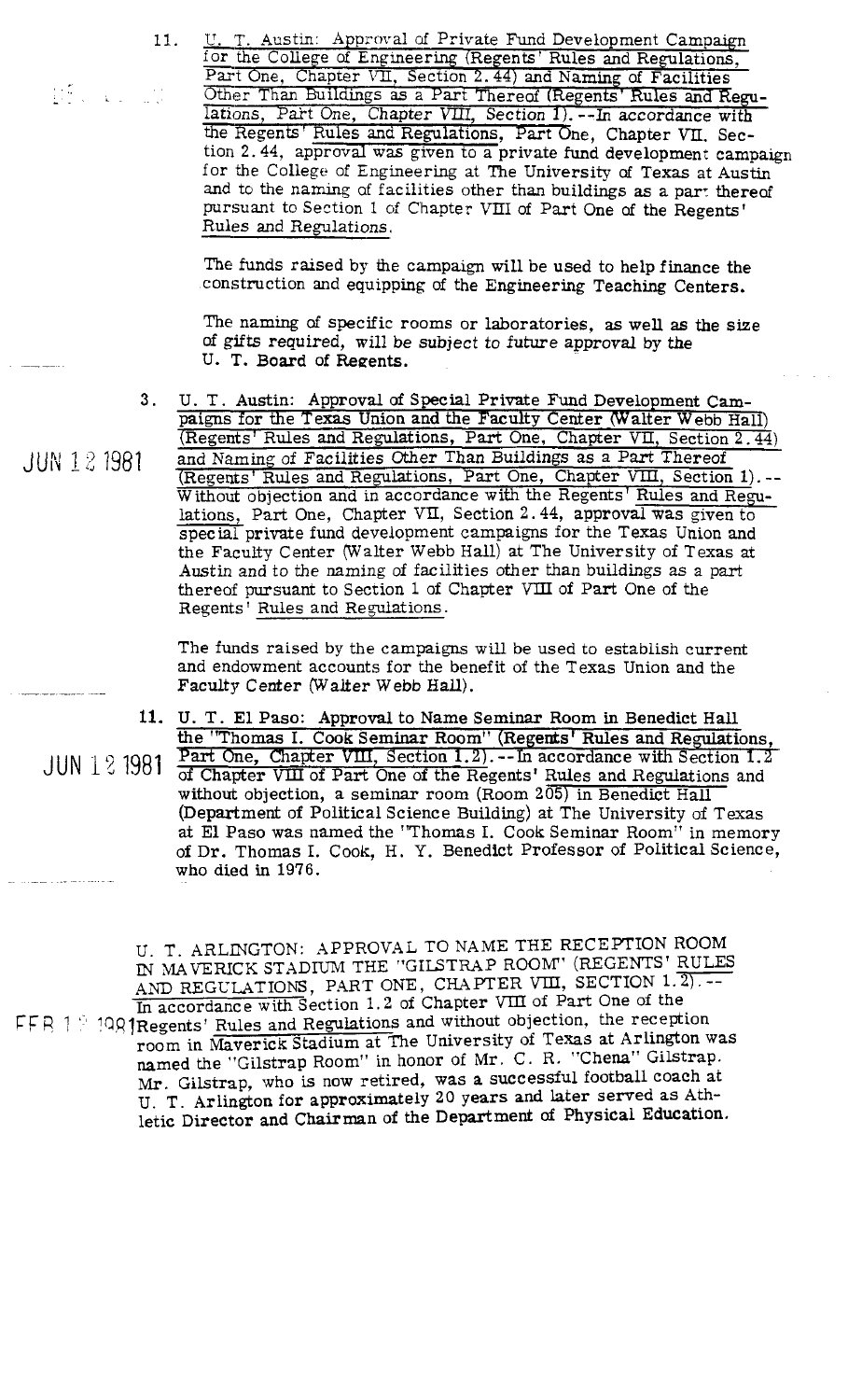4. U. T. Aastin: Approval of Special Private Fund Development Campaigns for the Winedale Historical Center and the College of Phar-<br>FEB 13 1981 Section 2, Subsection 2.44) and Naming of Facilities as a Part

Thereof (Regents' Rules and Regulations, Part One, Chapter VIII, Section 1). -- Without objection and in accordance with the Regents' Rules and Regulations, Part One, Chapter VII, Section 2, Subsection 2.44, approval was given to special private fund development campaigns for the Winedale Historical Center and the College of Pharmacy at The University of Texas at Austin and to the naming of rooms and facilities as a part thereof pursuant to the Regents' Rules and Regulations, Part One, Chapter VIII, Section 1.

The funds raised by the campaign for the Winedale Historical Center will be used for the construction or renovation of four buildings to improve the academic service of the Center.

The campaign for the College of Pharmacy will coincide with the construction program for the new addition to the College which is now underway and the funds raised will be used to enhance the teaching and research programs of the College.

U. T. Austin: Approval of Special Private Fund Development Campaign for the College of Fine Arts (Regents' Rules and Regulations, Part One, Chapter VII, Section 2, Subsection 2.44) and Naming of Facilities as a Part Thereo  $5.$ One, Chapter VIII, Section 1). -- In accordance with the Regents' Rules and Regulations, Part One, Chapter VII, Section 2, Subsection 2.44, approval was given to a special private fund development campaign for an endowment fund for the College of Fine Arts at The University of Texas at Austin and to the naming of facilities other than buildings as a part thereof pursuant to the Regents' Rules and Regulations, Part One, Chapter VIII, Section 1.

It is anticipated that the campaign could increase the endowment of the College of Fine Arts by \$4 million with the endowment income to be dedicated to the enhancement of academic programs in the College.

U. T. Austin: Approval of Special Private Fund Development Cam-6. paign for the School of Law (Regents' Rules and Regulations, Part One, Chapter VII, Section 2, Subsection 2.44) and Naming of Facilities as a Part Thereof (Regents' Rules and Regulations, Part One, Chapter VIII, Section 1). -- Without objection and in accordance with the Regents' Rules and Regulations, Part One, Chapter VII, Section 2, Subsection 2.44, the Academic and Developmental Affairs Committee approved a special private fund development campaign to be conducted by The University of Texas Law School Foundation (an external foundation) in coordination with the U.T. Austin Development Board on behalf of the School of Law at The University of Texas at Austin. Further, the Committee approved in principle the naming of rooms and facilities in the Law School pursuant to Section 1 of Chapter VIII of Part One of the Regents' Rules and Regulations.

It was noted that most of the funds raised by the campaign will be used to increase the endowment funds of the Foundation.

الموالي المتعمل والعقوب الموارد والمتكلم فأورد والإلانات

**DEC 12 1980** 

DEU 12 7380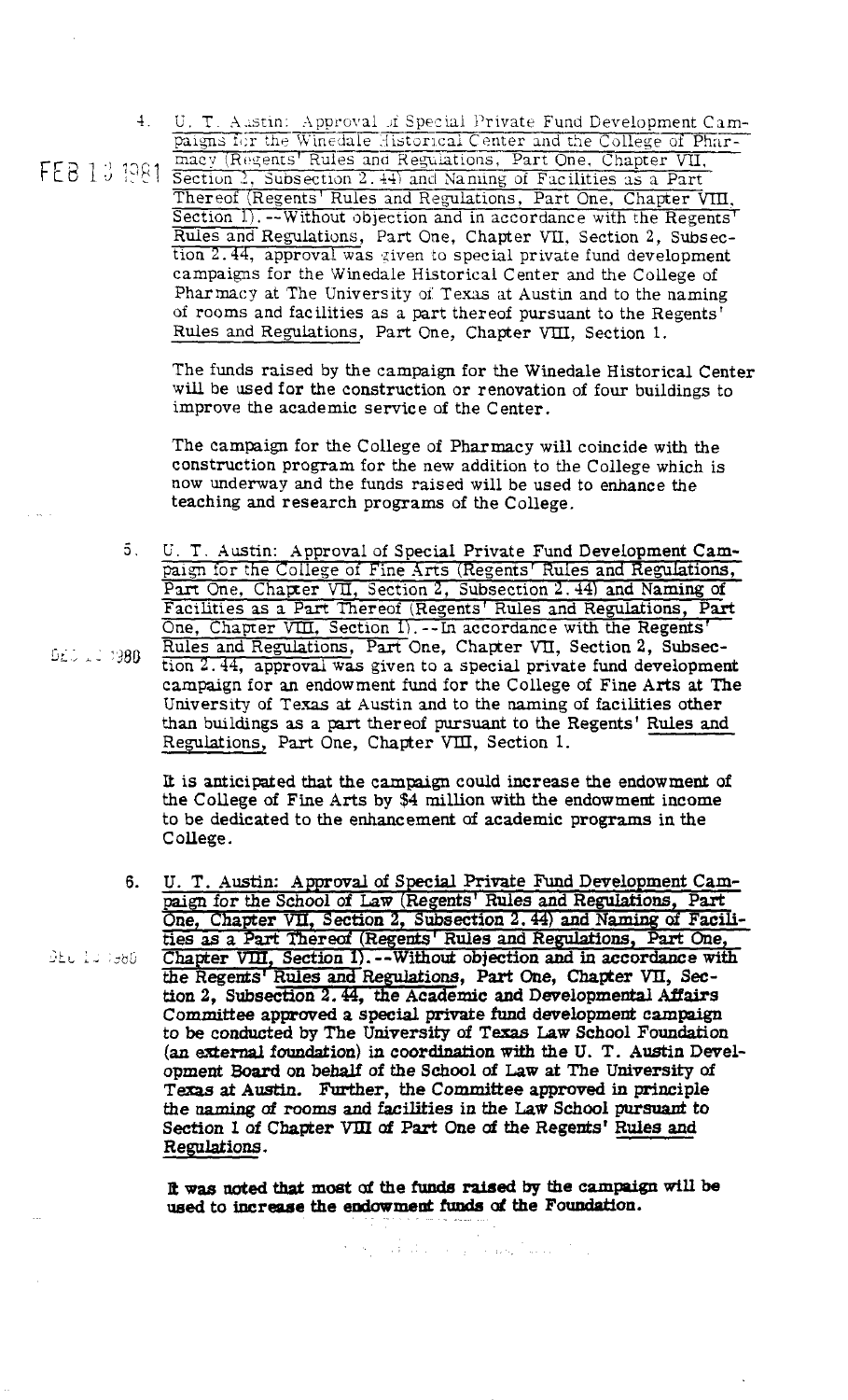U. T. Austin: Waiver of Regents' Rules and Regulations, Part One, Chapter VIII, Sec. 1, and Changing Name of Old Physics Building to T. S. Painter Building. -- Upon recommendation of President Spurr, concurred in by System Administration. Sec. 1 of Chapter VIII of Part One of the Regents' Rules and Regulations was waived. The old Physics Building at The University of Texas at Austin was renamed the T. S. Painter Building in honor of the late T. S. Painter, distinguished scientist and former President of The University of Texas.

T. Austin: Waiver of Regents' Rules and Regulations, Part One, Chapter VIII, Sec. 1, and Authorization to Name Southeast Reading Room of Tarlton Library, Townes Hall (School of Law)<br>the David T. Searls Reading Room. --Upon recommendation of President Spurr, concurred in by System Administration, Sec. 1 of Chapter VIII of Part One of the Regents' Rules and Regulations was waived and the Southeast Reading Room of Tarlton Library, Townes Hall (School of Law) was named the David T. Searls Reading Room in honor of the late David T. Searls, a distinguished attorney and a former member of the Houston law firm of Vinson, Elkins, Searls, Connally & Smith.

- U. T. El Paso: Request to Waive Regents' Rule (Part One, Chapter 10. VIII, Section 1) with Respect to Naming of Certain Buildings on Campus (Kelly Hall, Mass Communications, Barry Hall, University Commons, and Graham Hall). -- Chapter VIII, Section 1 of the Regents' Rules and Regulations, Part One, was waived, and the name changes as set out below were authorized:
	- The south residence hall of the new dormitory a. complex is to be named Kelly Hall;
	- The present Kelly Hall name is to be changed b. to Mass Communications;
	- The north residence hall of the new dormitory  $\mathbf{c}$ . complex is to be named Barry Hall;
	- The dining facility of the new dormitory comd. plex is to be named University Commons; and
	- The "old" Education Building name is to be e. changed to Graham Hall.

U. T. Austin: Regents' Rules and Regulations Waived and North 0CT 31 1969 Classroom-Office Building Named Burdine Hall. -- Section 1, Chapter VIII, Part One of the Regents Rules and Regulations was waived and the North Classroom-Office Building at The University of Texas at Austin was named Burdine Hall.

. U. T. System: Notification of Family Regarding Naming of Building. --It is recommended that in the future when a building is named for a JAN 31 1969 particular person, the titular head of the institution involved immediately notify in writing the family of the person for whom the building bas been named and that Chancellor Ransom at this time notify the family of the late Beauford H. Jester that the Dormitory-Academic Complex at The University of Texas at Austin has been named the Beauford H. Jester Center.

U. T. Austin: Request to Waive Regents' Rule (Part One, Chapter 8. VIII, Section 1) with Respect to Naming of Buildings and to name Auditorium of Townes Hall for Charles I. Francis. -- Section 1 of Chapter VIII of the Regents' Rules and Regulations, Part One, was 【問題 すぞ イイアド waived, and the auditorium of Townes Hall at The University of Texas at Austin was named Charles I. Francis Auditorium.

1 1974 FEB.

1 1941.

9.